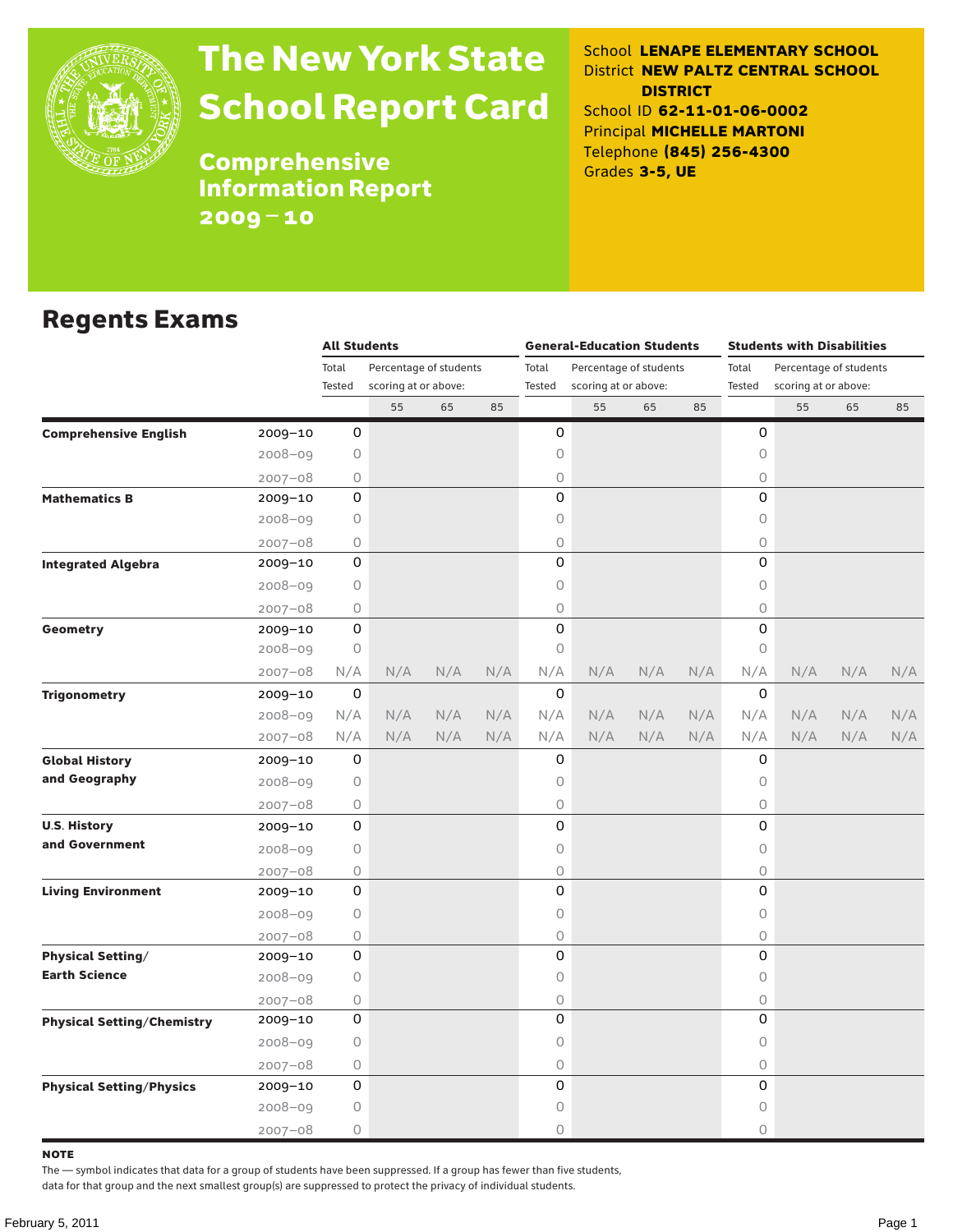School ID **62-11-01-06-0002**

### New York State English as a Second Language Achievement Test (NYSESLAT)

|                  |                                                                                                                                                                                                                                                                                                          | <b>All Students</b> |                          |       |       |       |                | <b>General-Education Students</b> | <b>Students with Disabilities</b> |       |       |                     |  |                                   |  |       |
|------------------|----------------------------------------------------------------------------------------------------------------------------------------------------------------------------------------------------------------------------------------------------------------------------------------------------------|---------------------|--------------------------|-------|-------|-------|----------------|-----------------------------------|-----------------------------------|-------|-------|---------------------|--|-----------------------------------|--|-------|
|                  |                                                                                                                                                                                                                                                                                                          | Total               |                          |       |       |       | Total          |                                   |                                   |       |       | Total               |  | Percent of students scoring       |  |       |
|                  |                                                                                                                                                                                                                                                                                                          |                     |                          |       |       |       |                |                                   |                                   |       |       |                     |  | Tested in each performance level: |  |       |
|                  |                                                                                                                                                                                                                                                                                                          |                     |                          |       |       | Prof. |                |                                   |                                   |       | Prof. |                     |  | Begin. Interm. Adv.               |  | Prof. |
| <b>Listening</b> | $2009 - 10$                                                                                                                                                                                                                                                                                              | 0                   |                          |       |       |       | 0              |                                   |                                   |       |       | 0                   |  |                                   |  |       |
| and Speaking     | $2008 - 09$                                                                                                                                                                                                                                                                                              | 0                   |                          |       |       |       | 0              |                                   |                                   |       |       | $\circ$             |  |                                   |  |       |
| $(Grades K-1)$   | $2007 - 08$                                                                                                                                                                                                                                                                                              | $\bigcirc$          |                          |       |       |       | 0              |                                   |                                   |       |       | $\circ$             |  |                                   |  |       |
| <b>Reading</b>   | $2009 - 10$                                                                                                                                                                                                                                                                                              | 0                   |                          |       |       |       | 0              |                                   |                                   |       |       | 0                   |  |                                   |  |       |
| and Writing      | $2008 - 09$                                                                                                                                                                                                                                                                                              | 0                   |                          |       |       |       | 0              |                                   |                                   |       |       | $\mathsf O$         |  |                                   |  |       |
| $(Grades K-1)$   | $2007 - 08$                                                                                                                                                                                                                                                                                              | 0                   |                          |       |       |       | 0              |                                   |                                   |       |       | $\circlearrowright$ |  |                                   |  |       |
| <b>Listening</b> | $2009 - 10$                                                                                                                                                                                                                                                                                              | 6                   | 17%                      | 0%    | 0%    | 83%   | 4              |                                   |                                   |       |       | 2                   |  |                                   |  |       |
| and Speaking     | $2008 - 09$                                                                                                                                                                                                                                                                                              | 13                  | $0\%$                    | $0\%$ | 38%   | 62%   | 11             |                                   |                                   |       |       | $\overline{2}$      |  |                                   |  |       |
| (Grades $2-4$ )  | $2007 - 08$                                                                                                                                                                                                                                                                                              | 7                   | $0\%$                    | 14%   | $0\%$ | 86%   | $\overline{1}$ | 0%                                | 14%                               | $0\%$ | 86%   | 0                   |  |                                   |  |       |
| <b>Reading</b>   | $2009 - 10$                                                                                                                                                                                                                                                                                              | 6                   | 17%                      | 33%   | 33%   | 17%   | 4              |                                   |                                   |       |       | 2                   |  |                                   |  |       |
| and Writing      | $2008 - 09$                                                                                                                                                                                                                                                                                              | 13                  | 8%                       | 23%   | 38%   | 31%   | 11             |                                   |                                   |       |       | $\overline{2}$      |  |                                   |  |       |
| (Grades $2-4$ )  | $2007 - 08$                                                                                                                                                                                                                                                                                              | 7                   | 14%                      | 14%   | 57%   | 14%   | 7              | 14%                               | 14%                               | 57%   | 14%   | 0                   |  |                                   |  |       |
| <b>Listening</b> | $2009 - 10$                                                                                                                                                                                                                                                                                              | 5                   | 0%                       | 20%   | 0%    | 80%   | 4              |                                   |                                   |       |       | 1                   |  |                                   |  |       |
| and Speaking     | $2008 - 09$                                                                                                                                                                                                                                                                                              | 2                   |                          |       |       |       | 2              |                                   |                                   |       |       | 0                   |  |                                   |  |       |
| $(Grades 5-6)$   | $2007 - 08$                                                                                                                                                                                                                                                                                              | 1                   | $\overline{\phantom{0}}$ |       |       |       | 0              |                                   |                                   |       |       | $\mathbf 1$         |  |                                   |  |       |
| <b>Reading</b>   | $2009 - 10$                                                                                                                                                                                                                                                                                              | 5                   | 0%                       | 0%    | 80%   | 20%   | 4              |                                   |                                   |       |       | 1                   |  |                                   |  |       |
| and Writing      | $2008 - 09$                                                                                                                                                                                                                                                                                              | 1                   |                          |       |       |       | 1              |                                   |                                   |       |       | $\circ$             |  |                                   |  |       |
| $(Grades 5-6)$   | $2007 - 08$                                                                                                                                                                                                                                                                                              | 1                   |                          |       |       |       | $\circ$        |                                   |                                   |       |       | 1                   |  |                                   |  |       |
| Listening        | $2009 - 10$                                                                                                                                                                                                                                                                                              | 0                   |                          |       |       |       | 0              |                                   |                                   |       |       | 0                   |  |                                   |  |       |
| and Speaking     | $2008 - 09$                                                                                                                                                                                                                                                                                              | 0                   |                          |       |       |       | 0              |                                   |                                   |       |       | 0                   |  |                                   |  |       |
| $(Grades 7-8)$   | $2007 - 08$                                                                                                                                                                                                                                                                                              | 0                   |                          |       |       |       | 0              |                                   |                                   |       |       | 0                   |  |                                   |  |       |
| <b>Reading</b>   | $2009 - 10$                                                                                                                                                                                                                                                                                              | 0                   |                          |       |       |       | 0              |                                   |                                   |       |       | 0                   |  |                                   |  |       |
| and Writing      | $2008 - 09$                                                                                                                                                                                                                                                                                              | $\mathsf O$         |                          |       |       |       | 0              |                                   |                                   |       |       | $\circ$             |  |                                   |  |       |
| $(Grades 7-8)$   | $2007 - 08$                                                                                                                                                                                                                                                                                              | 0                   |                          |       |       |       | 0              |                                   |                                   |       |       | 0                   |  |                                   |  |       |
| <b>Listening</b> | $2009 - 10$                                                                                                                                                                                                                                                                                              | 0                   |                          |       |       |       | 0              |                                   |                                   |       |       | 0                   |  |                                   |  |       |
| and Speaking     | $2008 - 09$                                                                                                                                                                                                                                                                                              | 0                   |                          |       |       |       | 0              |                                   |                                   |       |       | $\circ$             |  |                                   |  |       |
| $(Grades g-12)$  | Percent of students scoring<br>Percent of students scoring<br>Tested in each performance level:<br>Tested in each performance level:<br>Begin. Interm. Adv.<br>Begin. Interm. Adv.<br>0<br>$\bigcirc$<br>$2007 - 08$<br>0<br>0<br>$2009 - 10$<br>$2008 - 09$<br>0<br>0<br>$\bigcirc$<br>$2007 - 08$<br>0 | $\circ$             |                          |       |       |       |                |                                   |                                   |       |       |                     |  |                                   |  |       |
| <b>Reading</b>   |                                                                                                                                                                                                                                                                                                          |                     |                          |       |       |       |                |                                   |                                   |       |       | 0                   |  |                                   |  |       |
| and Writing      |                                                                                                                                                                                                                                                                                                          |                     |                          |       |       |       |                |                                   |                                   |       |       | 0                   |  |                                   |  |       |
| $(Grades g-12)$  |                                                                                                                                                                                                                                                                                                          |                     |                          |       |       |       |                |                                   |                                   |       |       | 0                   |  |                                   |  |       |

#### **NOTE**

The — symbol indicates that data for a group of students have been suppressed. If a group has fewer than five students,

data for that group and the next smallest group(s) are suppressed to protect the privacy of individual students.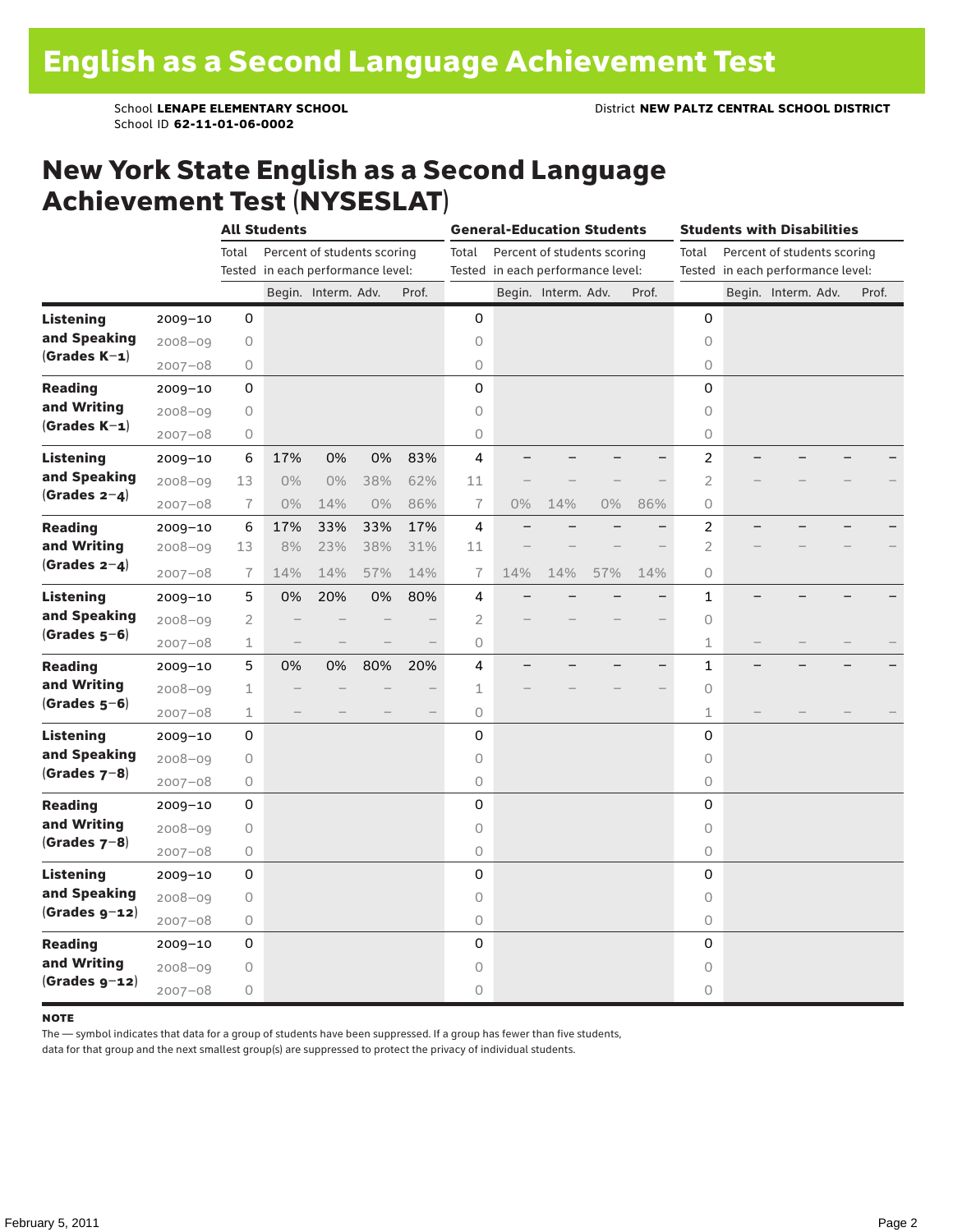School ID **62-11-01-06-0002**

## Elementary/Middle-Level Social Studies 2009–10

|                     | <b>All Students</b>                                         |    |    |     |                |       | <b>General-Education Students</b>                  |    |     |                                                             |    |     | <b>Students with Disabilities</b> |     |                |  |  |  |  |
|---------------------|-------------------------------------------------------------|----|----|-----|----------------|-------|----------------------------------------------------|----|-----|-------------------------------------------------------------|----|-----|-----------------------------------|-----|----------------|--|--|--|--|
|                     | Total<br>Percentage of students<br>Tested scoring at level: |    |    |     |                | Total | Percentage of students<br>Tested scoring at level: |    |     | Percentage of students<br>Total<br>Tested scoring at level: |    |     |                                   |     |                |  |  |  |  |
|                     |                                                             |    |    |     | $\overline{4}$ |       |                                                    |    |     |                                                             |    |     |                                   |     | $\overline{4}$ |  |  |  |  |
| Elementary<br>Level | 173                                                         | 7% | 6% | 60% | 27%            | 147   | 4%                                                 | 4% | 61% | 31%                                                         | 26 | 23% | 15%                               | 58% | $4\%$          |  |  |  |  |
| <b>Middle Level</b> |                                                             |    |    |     |                | 0     |                                                    |    |     |                                                             | 0  |     |                                   |     |                |  |  |  |  |

#### 2006 Total Cohort Performance on Regents Exams After Four Years

|                                        | <b>All Students</b> |                                    |  |              |  |                                                            | <b>General-Education Students</b> |  |                                                                               | <b>Students with Disabilities</b> |  |  |  |  |  |
|----------------------------------------|---------------------|------------------------------------|--|--------------|--|------------------------------------------------------------|-----------------------------------|--|-------------------------------------------------------------------------------|-----------------------------------|--|--|--|--|--|
|                                        | Cohor<br>Enroll     | Percentage of<br>students scoring: |  |              |  | Coho<br>Percentage of<br>$\circ$<br>ᇛ<br>students scoring: |                                   |  | Cohort<br>Percentage of<br>o,<br>문<br>students scoring:<br>55-64 65-84 85-100 |                                   |  |  |  |  |  |
|                                        |                     | $55 - 64$                          |  | 65-84 85-100 |  |                                                            | $55 - 64$                         |  | 65-84 85-100                                                                  |                                   |  |  |  |  |  |
| <b>Global History</b><br>and Geography | 0                   |                                    |  |              |  | 0                                                          |                                   |  |                                                                               | 0                                 |  |  |  |  |  |
| <b>U.S. History</b><br>and Government  | 0                   |                                    |  |              |  | $\Omega$                                                   |                                   |  |                                                                               | 0                                 |  |  |  |  |  |
| <b>Science</b>                         | 0                   |                                    |  |              |  | 0                                                          |                                   |  |                                                                               | 0                                 |  |  |  |  |  |

## New York State Alternate Assessments (NYSAA) 2009–10

|                         | <b>All Students</b> |                                                |               |   |   |  |  |  |  |  |  |
|-------------------------|---------------------|------------------------------------------------|---------------|---|---|--|--|--|--|--|--|
|                         | Total               | Number of students scoring<br>Tested at Level: |               |   |   |  |  |  |  |  |  |
|                         |                     | 1                                              | $\mathcal{P}$ | 3 | 4 |  |  |  |  |  |  |
| <b>Elementary Level</b> |                     |                                                |               |   |   |  |  |  |  |  |  |
| Social Studies          | $\overline{2}$      |                                                |               |   |   |  |  |  |  |  |  |
| <b>Middle Level</b>     |                     |                                                |               |   |   |  |  |  |  |  |  |
| Social Studies          | O                   |                                                |               |   |   |  |  |  |  |  |  |
| <b>Secondary Level</b>  |                     |                                                |               |   |   |  |  |  |  |  |  |
| English Language Arts   | O                   |                                                |               |   |   |  |  |  |  |  |  |
| <b>Mathematics</b>      | O                   |                                                |               |   |   |  |  |  |  |  |  |
| <b>Social Studies</b>   | O                   |                                                |               |   |   |  |  |  |  |  |  |
| Science                 | O                   |                                                |               |   |   |  |  |  |  |  |  |

The New York State Alternate Assessment (NYSAA) is for students with severe cognitive disabilities. Results for students taking the NYSAA in English language arts, mathematics, and science at the elementary and middle levels are available in the *Accountability and Overview Report* part of *The New York State Report Card*.

The — symbol indicates that data for a group of students have been suppressed. If a group has fewer than five students, data for that group and the next smallest group(s) are suppressed to protect the privacy of individual students.

**NOTE**